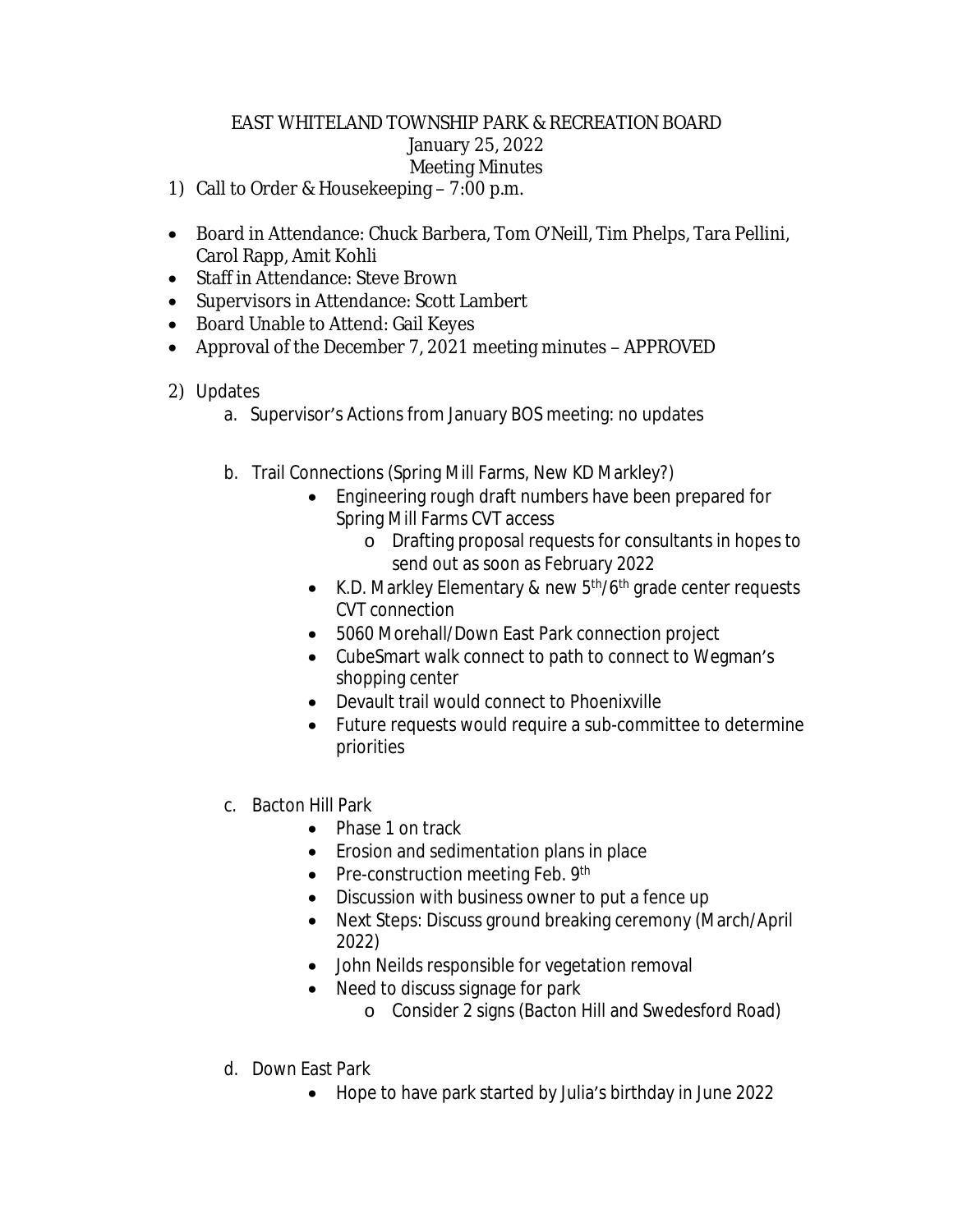- Parking:
	- o More discussions on parking at People's Light need to happen
	- o Vanguard parking lot considering allowing up to 20 spaces
		- Like the idea of the trail connection
	- o 50/60 Morehall Office Buildings to secure parking from them and maintain and upgrade current dirt connection
	- o Adjacent property of 2 acres is still interested
- e. Summer Camp
	- Planning underway
	- Waiting on approval to host at KD Markley (construction may be an issue), Charlestown Elementary as a back up
	- $\bullet$  4 weeks 8:30-3:30 for campers, 8-4 for counselors
	- ~\$550 first child, ~\$525 for second for EW residents, \$650 non-residents
	- Last year 75 campers, previous years 103 campers.
	- Tentatively planned for June  $24^{\text{th}}$  July  $22^{\text{nd}}$
	- Increasing pay for councilors to be more competitive
	- Consider future scholarships for this camp to be potentially funded for EW 501c3
	- **MOTION:** To run camp at current rates (\$550 first child, \$525 for second for EW residents, \$650 non-residents) for 4 weeks, with up to \$500 scholarship money
		- **o MOTION APPROVED**
- f. PROS schedule
	- Scott to generate some dates for PROS Summary review (~2/9 at 4)
- g. People's Light Meeting (12/9)
	- 1. Concerts
		- Don't envision large summer concerts like in the past
- 3) Summer Camp
	- Consider field trip to a play or class at People's Light
- 4) Adjacent property purchase/Down East Park
	- a. Parks & Recreation Facebook Page Communication Plan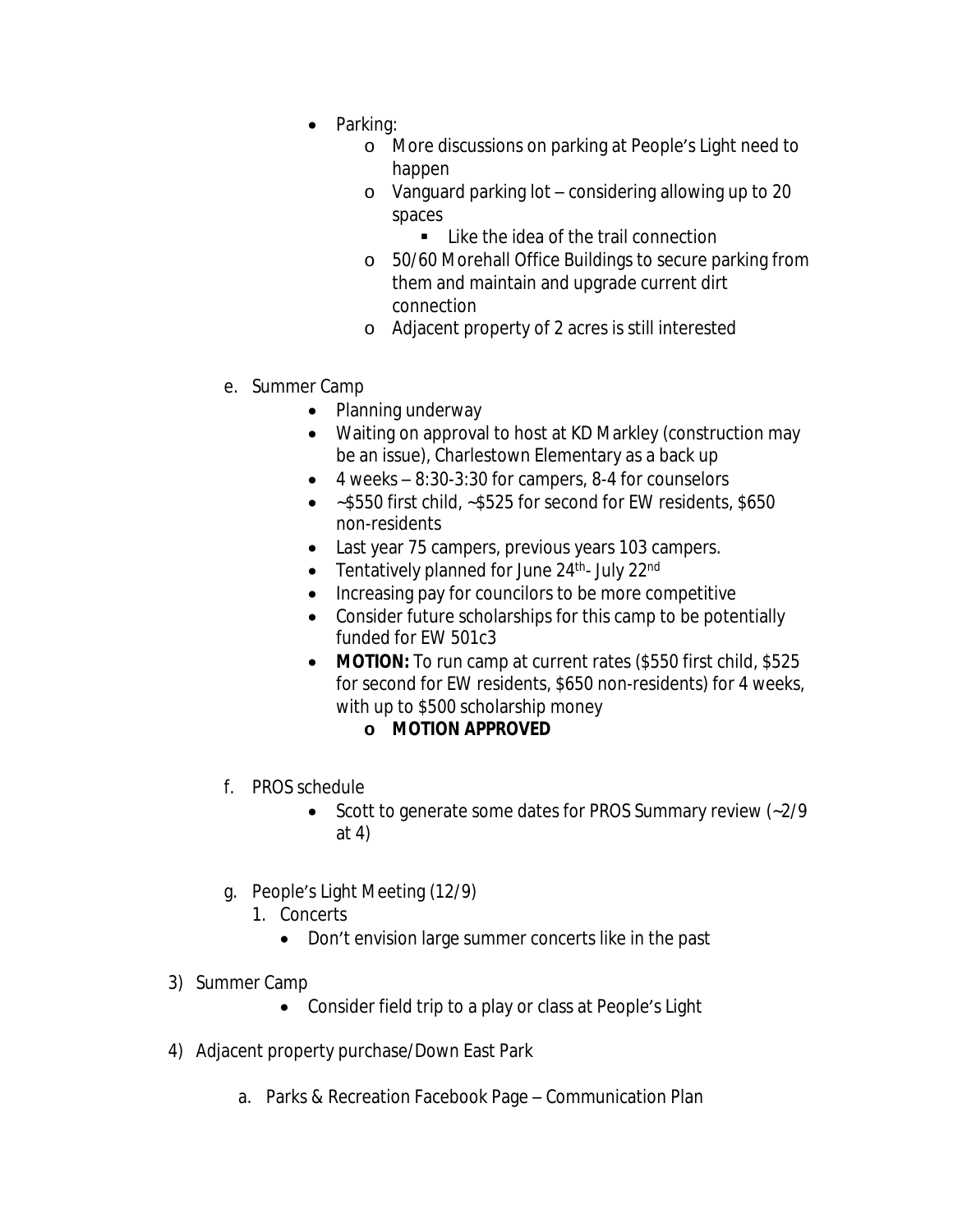- Up to 202 followers after a post calling out the page
- Tim prepared communication template
	- o Board Spotlights
	- o Why did we choose to volunteer for Parks and Recs
- b. Cricket Pitch Sub Committee
	- Property selection in progress
- c. Friends of East Whiteland Parks & Recreation 501.c.3 Sub Committee
	- Applications are being approved
	- Last piece involves IRS approval

3) Business to Discuss

- a.  $2^{nd}$  Movie Night Alternative Park
	- Battle of the Clouds (Fall 2022)
	- MOTION Propose Battle of the Clouds for this second movie night
	- MOTION approved.
- b. Summer concerts vendor selection process
	- Vendor selection to stay as is for this coming concert series
	- Tie food sales at events with our non-profit fundraising for scholarships
	- Current vendors have been local and allow businesses to gain exposure
- c. Bacton Hill Park Phase II
	- Currently considered: pickleball courts, basketball courts, skate park, pump track
	- Homework to research some opportunities for additional considerations for this Phase.
- d. Summer Concert Series
	- 3<sup>rd</sup> Wednesday of each Month for 4 concerts (May, June, July, August)
- e. Additional Park Offering
	- Consider future park program offerings such as; Walk-tober, Earth Day Clean Up

**MOTION:** To Re-elect Chuck Barbera for Chair **MOTION APPROVED**